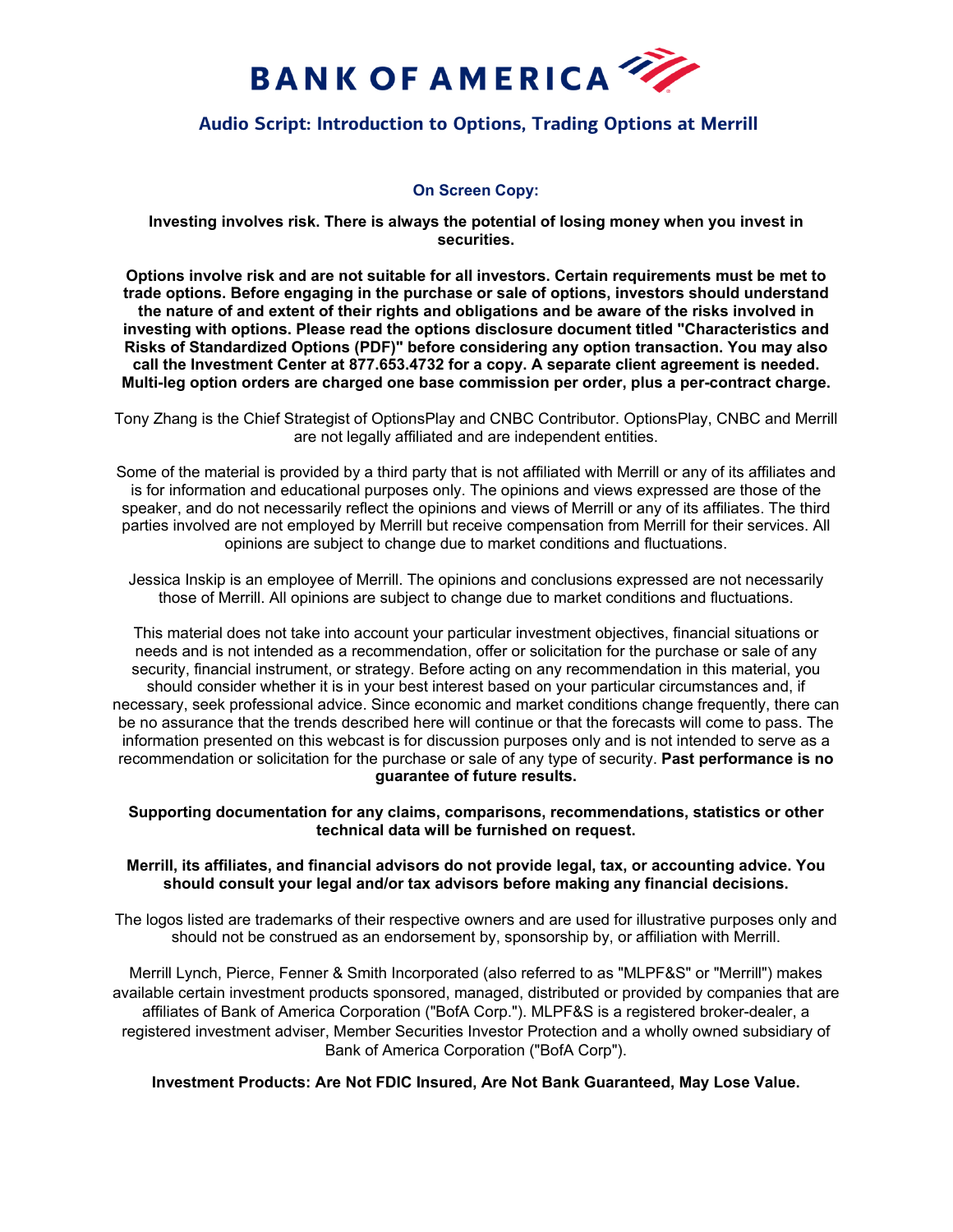## **Audio Script:**

Welcome to the first on-demand webinar in our options series. If you are totally new to this, we are glad you are starting here. Trading with options is very different than trading with stocks and we are excited to guide you through this process.

Before we get started, Please take a moment to read through and be aware of all of the information contained in these disclosures. Options involve risk, and are not for everyone, and require a separate application and approval – we will go over the requirements a little later on. It is important to read the Options Disclosure Document titled "Characteristics and risks or standardized options". You will find a link to this on all of our options experiences, you can access the full document at the bottom of the page where the disclosures are found. You can contact us if you have any questions on this information or anything else we cover today.

Let's talk about what we are going to cover today. First, we are going to cover why investors would trade options. Secondly, we are going to explain how to add options to your account and the details you need to know from an account set up perspective. Third, we are going to discuss how an option differs from a stock. And we will finish off with a brief overview of all of the tools resources you will have available beyond this series.

#### **Why do investors trade options?**

Investors use options for various reasons, in today's video we want to provide investors who are starting out, an understanding of the use of options within a portfolio. While many investors learn about options as an instrument that can potentially provide leverage with a high amount of risk, Options are generally used by many investors to manage risk, speculate and potentially generate income. Let's dive into the use cases to learn a bit more.

To help investors understand the various ways you can use options, we will discuss the 3 different categories or investment objectives that most option strategies fall under. Let's begin with speculation. Many investors are first attracted to options due to the asymmetrical risk-profile of options that is where an investor can take a directional view on a stock or an exchange traded fund, with leverage and a limited amount of capital, but still have limited downside risks. On the surface, it's this concept of having leverage when the directional view is correct, but limited losses when they are incorrect, which is attractive for many investors. However, there are trade-offs to this asymmetrical risk-profile that we will learn in a later video on understanding call options.

Now Income. Investors use options for income-generating strategies such as covered calls. This allows an investor with a Stock or ETF holdings to sell call options against their position to generate income. This is a strategy that allows an investor to hold a call option to expiration, learning a valuable lesson in how an option's value changes alongside the stock price and time. Once an investor has a sense for how the value of an option changes, only then does it makes sense to potentially speculate using options. Options can carry a high amount of risk, and may not be suitable for all investors.

Lastly, once an investor has a grasp on the concepts of options speculation, we can utilize that knowledge to hedge against a market downturn. While an investor has many choices when it comes to protecting securities against a downside correction, options can be utilized to hedge while remaining invested in specific assets. Let's take a look at some specific strategies within each category to learn a bit more.

Let's start with income, strategies are typically designed to reduce risk. Options can be used by investors to generate additional income. Our first strategy, a covered call is used by investors who already own stocks or ETFs to add additional yield to those holdings. As a reminder, all examples in this video do not include any commissions or fees.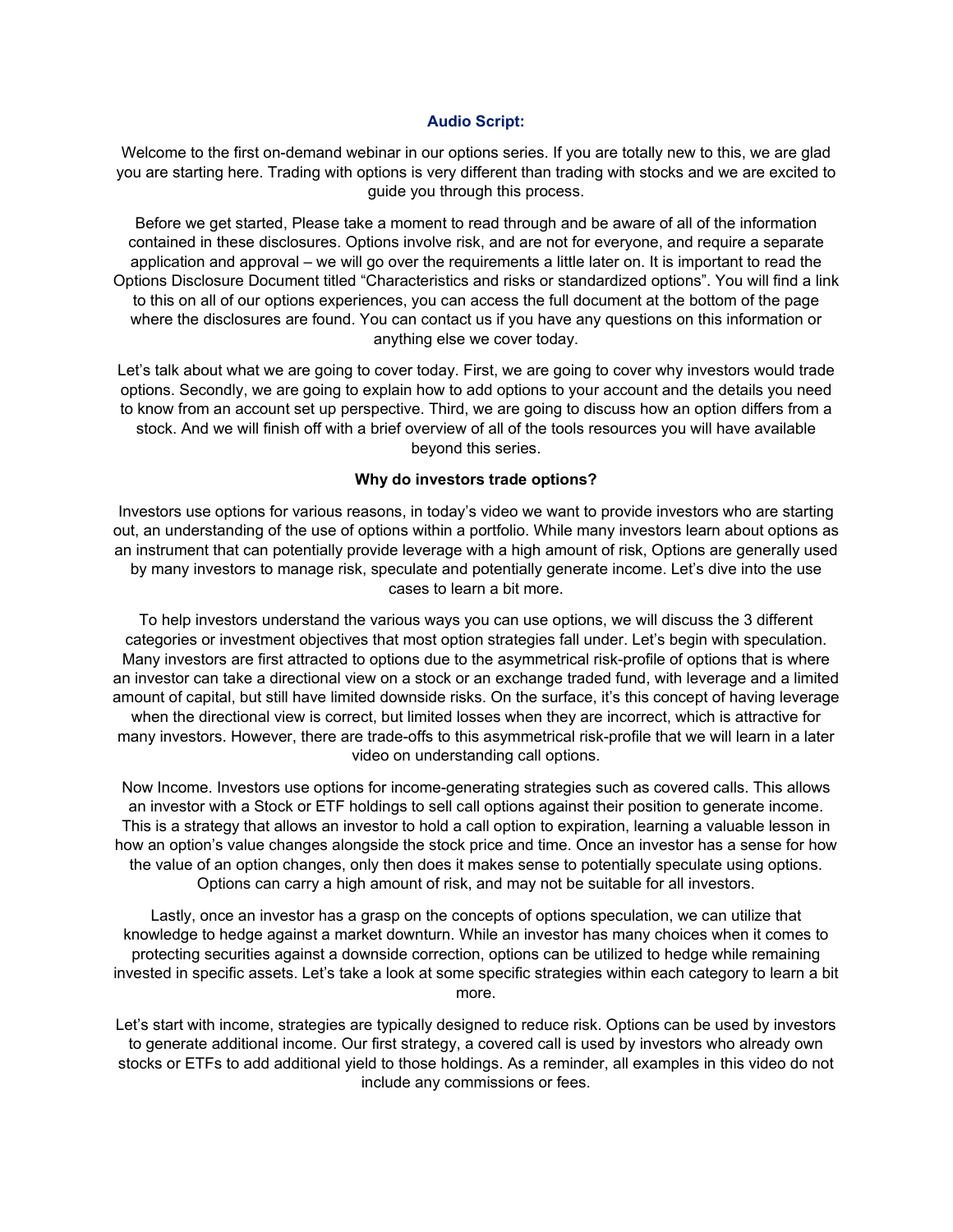The second strategy is a cash-secured put, used by investors who wish to purchase a stock or ETF to potentially acquire the stock at a lower price while generating a yield on the cash set aside to purchase the stock. A covered call strategy is a beginner strategy that only requires Options level 1, where a call option is sold against a stock or ETF position that the investor owns. The shares are sold if and when exercise and assignment occurs.

A cash-secured put is an intermediate strategy that does require a higher options approval level 2. For investors who are interested in acquiring a specific stock or ETF, this strategy generates yield on the cash set aside to purchase a stock or ETF at a specific price. Investors sell a put on an underlying security with cash set aside equivalent to the amount required to initiate the purchase. The shares are purchased if and when exercise or assignment occurs. While many investors first view this as a very risky strategy with substantial risk, the risk of a cash-secured put is similar to acquiring the same stock through a limit order. While generating income using options will not result in highly leveraged returns, it is a strategy that can allow investors to add an income stream to a stock or ETF portfolio. Next, let's explore how options can be utilized to speculate on the directional view of a stock or ETF.

The ability to trade with limited capital, applying leverage but remain limited in losses, attracts many investors to options. However, there are many options strategies that an investor can use to speculate. With the countless ways an investor can design options strategies, some strategies can carry a high degree of risk. We are only going to introduce two basic strategies that both have limited risk potential during this video. An equity option's contract provides an investor with the ability to obtain directional exposure to a stock or ETF with just a fraction of the capital it would take to purchase 100 shares of the underlying asset. This fractional capital requirement is the leverage factor that many investors seek when exploring options. There are various ways that we can utilize options to speculate on the directional view, each with various risk profiles and potential outcomes.

The first strategy that we will explore is a call option. It is a beginner strategy that requires an options level 3 account to trade. A long call option provides an investor with a bullish view on a stock or ETF, unlimited profit potential while limiting the risk to just the cost of the option contract. The second strategy is a put option. It is also a beginner strategy that also requires an options level 2 account to trade. A long put option provides an investor with a bearish view on a stock or ETF, substantial profit potential, while limiting the risk to just the cost of the option contract. Both strategies are the building blocks for more advanced strategies, which you will learn as you progress through this learning series. Lastly, let's cover hedging.

Many investors who do not actively use options for income or speculation, may still need to hedge their positions. This is where options are used to mitigate risk by protecting securities against a market downturn.

This allows investors who have long-term holdings to remain invested in certain assets while providing some protection against a decline in value.

While we covered a Long-Put position from a speculative perspective on the previous slide, the same options strategy can also be used to hedge securities. It is a beginner strategy that will allow an investor to offset the losses from a stock or ETF holding with the profits from a put options contract with risk limited to the cost of the option. A put option does not limit the upside potential of the portfolio if the market continues higher.

Now that we have explored some examples of options strategies, Jess will review the process of adding options to your Merrill account!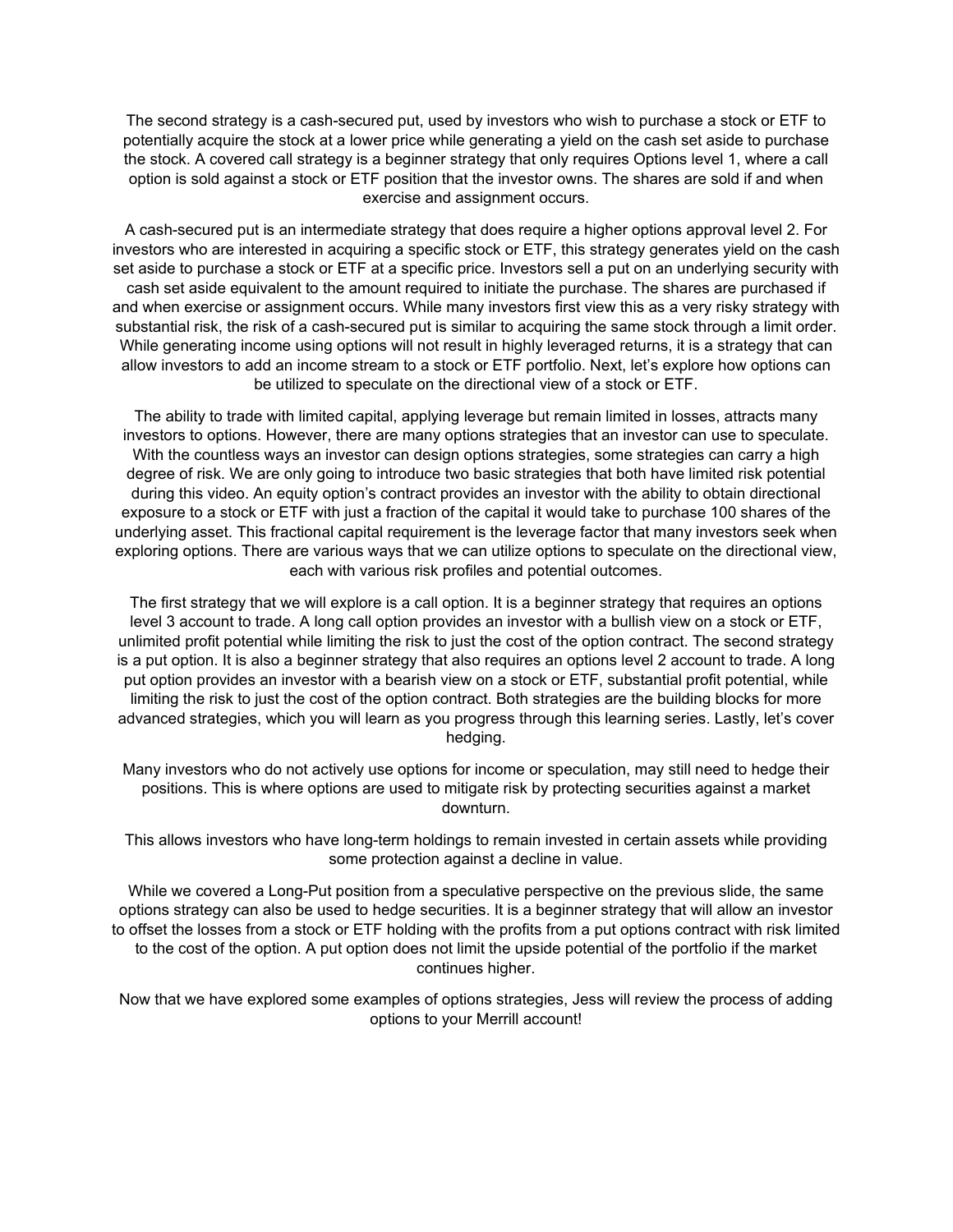#### **How do I add options to my account?**

Tony's explanation should have given you an indication if options may be right for you. If you do want to start trading options there are important processes and an application process you need to know about.

You are required to fill out an options application for every account that you intend to trade options with. Additionally, your options application will need to be approved before you can begin to trade options. This process can take a few business days. As you may have gathered from some of the examples, Options trading capabilities vary by what we call options levels, which range from level 1 through 5. Options levels are determined by strategy, investment objective, experience, capital requirements and risk. All the information you need to know to determine what level may be best for you is found on the application. If you are selecting level 4 or 5 margin will be required. Because margin is required, this type of options trading is not permitted in retirement or custodial accounts. There are important disclosures you should be aware of in regard to margin that are available at the end of this video. Most options applications can be submitted online. However, certain account types, normally entity accounts like a trust, require a paper application. Let's look at the merrilledge.com application experience.

After you log in to Merrilledge.com you will need to access the forms and applications center. You can do this by navigating to the help and settings tab and selecting forms and applications found in the additional resources section in the drop down menu.

You can select apply now to the left of the options application and agreement. If you do not see the application you can search for "options application" in the search bar at the top of the page. Once you select apply now, we will give you some important information to prepare you for the application process. You will then click on "select an account", where all of your eligible accounts will display with a blue link. If you see an account without a link like this UTMA demo, it either cannot have options trading or requires a paper application. Which can be found on the right hand side of the page. Once you select your account, you will be required to view the characteristics and risks of standardized options document. You will see this document referenced on all options experiences and even at other firms. This document is intended to be read in its entirety as there are other risks and considerations not covered in this video that this document outlines. Once you view the Options Disclosure Document, you will simply click on "begin" and follow the prompts from there. Remember, the approval process takes a couple of days.

#### **What are the differences of stock and options?**

Let's talk about the difference of stocks and options. We have already taken a glimpse into some examples of options earlier, but let's investigate how options differ from stocks or ETFs. The primary difference between stocks and options come down to what you are purchasing with each. For stocks, your purchase provides you with a slice of ownership in a company or basket of companies in the case of an ETF.

On the other hand with an option, your purchase provides you with the right to buy or sell a specific stock or ETF. We will explore the details of an options contract in a future video. When you buy a stock, your goal is to purchase it at a price today and sell it at a higher price sometime in the future. While with options your goal can be the same, there are other potential strategies with various outcomes that have various goals for buyers and sellers. That is the complexity that options add but may provide investors with more flexibility.

For a stock, your ownership provides potential capital appreciation, but also the potential to earn income in the form of a dividend, while an option does not pay any dividends. Lastly, for a stock investor, the time horizon of the investment is up to the investor and can in theory remain invested indefinitely. Options, however, have a limited life-span and an expiration date, after which the contract will cease to exist. Options traders can choose their time-horizons by picking expiration dates that typically range from just a few days to 2-3 years in length. It's also important for investors to understand how they can evaluate a stock or option to determine whether an investment may be within their best interest.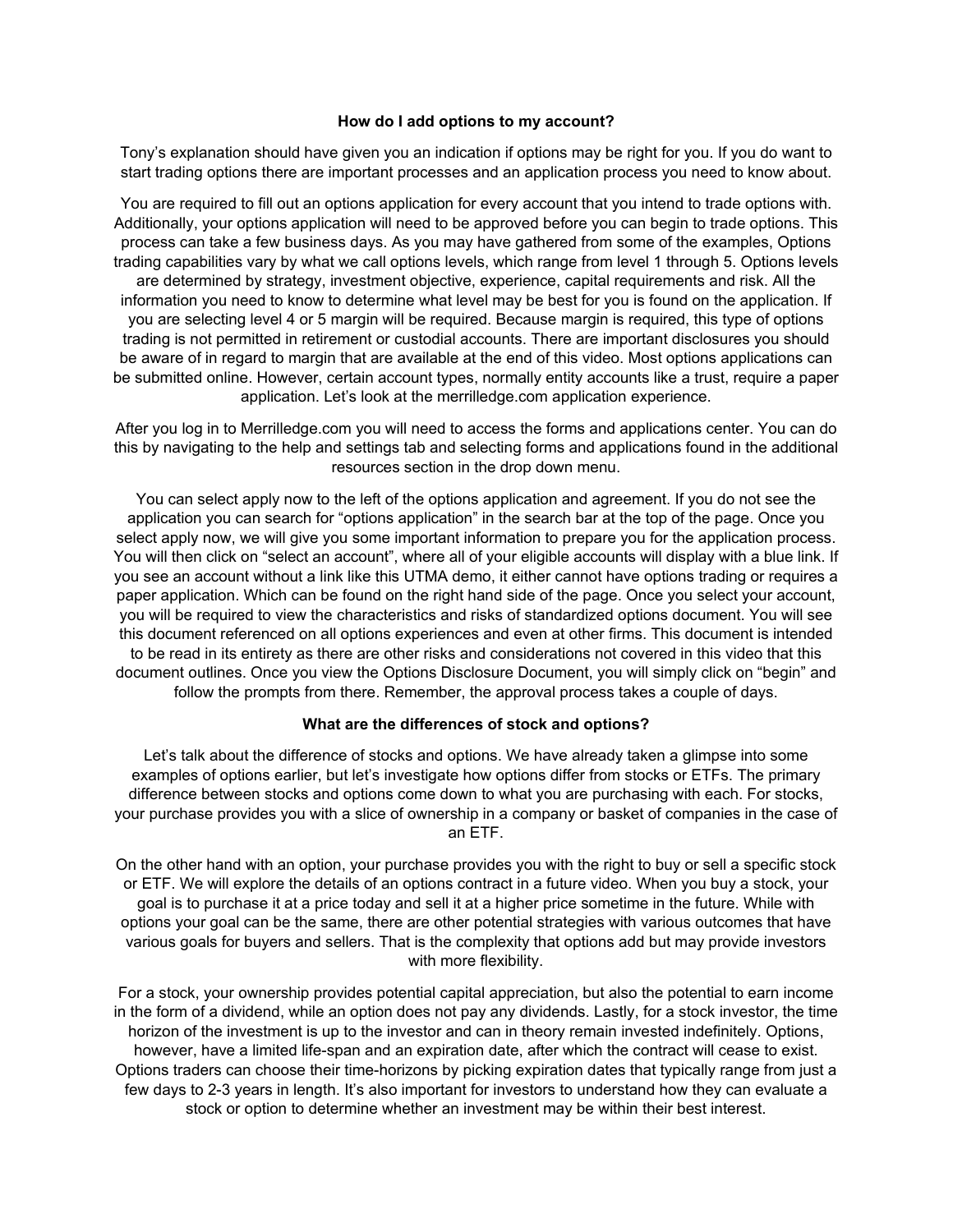As many investors may be familiar, stock prices are influenced primarily by the corporate revenues, earnings, and management's decisions. And stock investors can utilize a variety of disciplines to evaluate a stock using technical, fundamental, or statistical analysis to determine the outlook. On the other hand, options prices are influenced not only by the stock price but also by volatility, time, and interest rates. This adds complexity to understanding how the value of an option's price changes and requires an understanding of all aspects.

One of the easiest things about stock investing to grasp is the symmetrical risk profile. For an investment in a stock, for every dollar the stock increases in value, it provides \$1 in profits to the investor, while for every dollar the stock price declines by, the investor incurs a \$1.00 loss. This makes an investment's potential risks and rewards, very easy to understand. While with options, there is an asymmetrical risk. This means when a stock increases by \$1 the potential gains and losses on the option are not the same if the stock were to move the same \$1 lower. We will dive deeper into this concept in our next video on Options Pricing. Lastly, one of the reasons that many investors use options, is the fact that the purchase of stock can require a large amount of capital. Options provide the ability for an investor to obtain directional exposure of 100 shares of a stock or ETF with just a fraction of the capital.

Options do have increased risk as they do expire and a stock can theoretically be held indefinitely. If an option is used for leveraging this can expose the investor to substantial risk potential. With an introduction now of the differences between a stock and an option, let's look at an example of an options quote using the Merrill platform.

Let's look at a quote of XYZ on merrilledge.com. If you were to get a quote on XYZ, you could look at the last price and change for the day and get an indication where the stock is trading at. With options, we look at the option chain. At the top of the chain we see that XYZ last traded at \$130.89 and has total volume of about 87 million. With any quote, the last price is an indication of the last price the stock traded at – it already happened. If we want to see the best prices available to buy and sell we would look at the bid and ask. The ask is the next available price where we can buy the stock at and the bid is the best available price to sell the stock at. When a security does not have any liquidity or has not traded in a while – we need to look at the bid and ask to get an indication of price.

XYZ will have many option contracts issued that trade independently and have significantly less volume than its underlying stock. This is why we look at the bid and ask to gather an indication of price of the option and different data points than what you would find on a stock quote. All of which can be found on the option chain. Calls are normally on the left. Puts are normally located on the right. The strike price is found at the center of the chain. And the chain is then organized by series or expiration periods, the most recent is normally found at the top. Expiration dates are expandable or can be selected or de-selected depending on the option chain. We will explain the anatomy of an option in much more detail later on in the series, however, it is important for you to know what an option chain is and its uses. It lists all available options and provides data to help determine price.

## **What tools and resources are available?**

There are a variety of tools and resources available on merrilledge.com we want to introduce you to. The options education hub will be a great resource to expand your knowledge beyond this series. The education hub has many articles that will help compliment concepts that we'll take you through. You can access the options education hub in the investor education tab on merrilledge.com. OptionsPlay is a great tool to generate ideas, and we will take a deeper dive later on in the series – you can access this tool in the Merrill Edge MarketPro platform.

We mentioned margin earlier when we were discussing the various options levels. As margin is required for options level 4 and 5, there are some important disclosures in regard to margin we would like you to be aware of.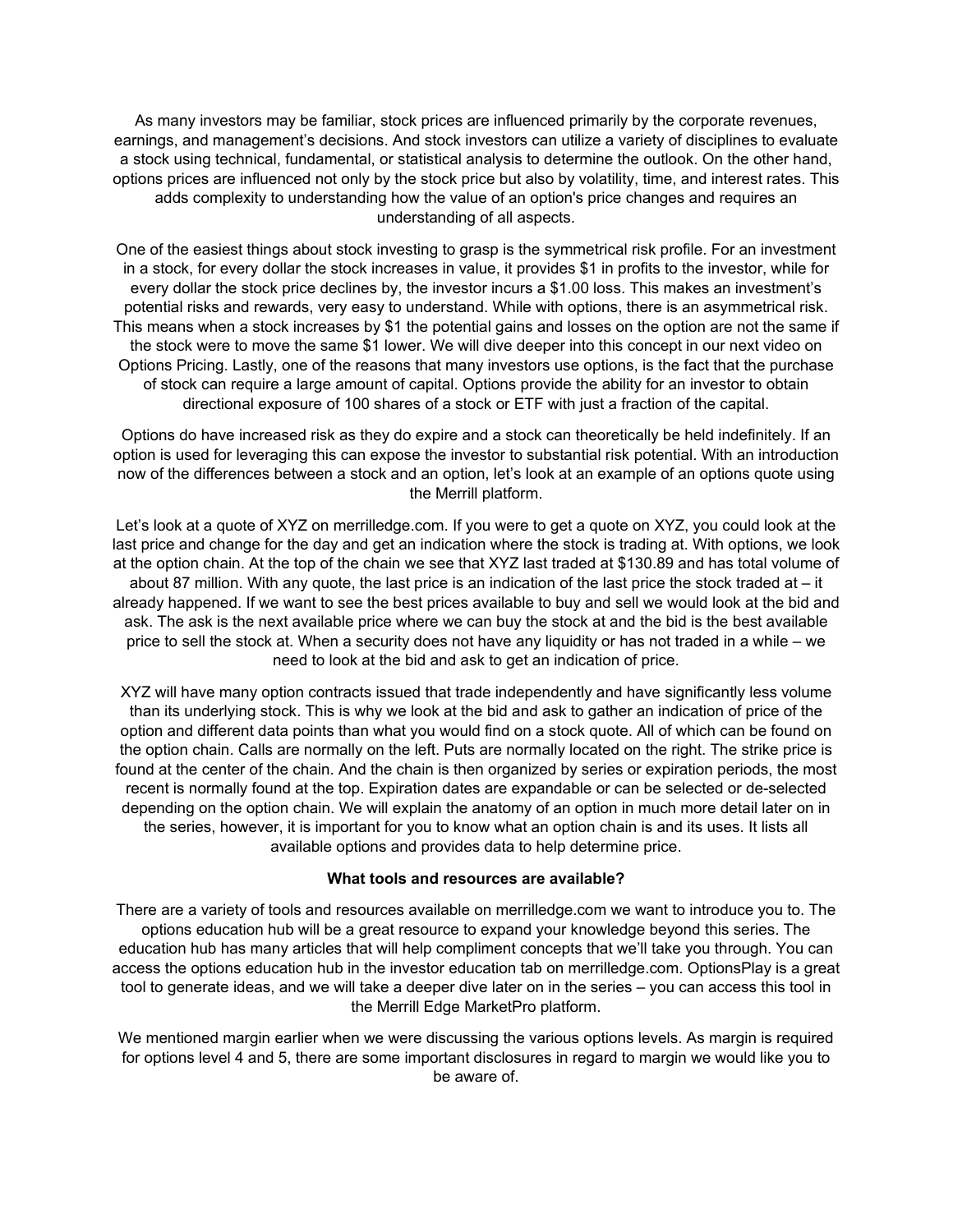#### **On Screen Copy:**

When you purchase securities, you may pay for the securities in full, or if your account has been established as a margin account with the margin lending program, you may borrow part of the purchase price from Merrill. If you choose to borrow funds for your purchase, Merrill's collateral for the loan will be the securities purchased, other assets in your margin account, and your assets in any other accounts at Merrill. If the securities in your margin account decline in value, so does the value of the collateral supporting your loan, and, as a result, we can take action, such as to issue a margin call and/or sell securities in any of your accounts held with us, in order to maintain the required equity in your account. If your account has a Visa® card and/or checks, you may also create a margin debit if your withdrawals (by Visa card, checks, preauthorized debits, FTS or other transfers) exceed the sum of any available free credit balances plus available money account balances (such as bank deposit balances or money market funds). Please refer to your account documents for more information.

Before opening a margin account, you should carefully review the terms governing margin loans. For Individual Investor Accounts, these terms are contained in the Margin Lending Program Client Agreement. For all other accounts, the terms are in your account agreement and disclosures. It is important that you fully understand the risks involved in using margin. These risks include the following:

You can lose more funds than you deposit in the margin account. A decline in the value of securities that are bought on margin may require you to provide additional funds to us to avoid the forced sale of those securities or other securities in your account(s).

We can force the sale of securities in your account(s). If the equity in your account falls below the maintenance margin requirements or Merrill's higher "house" requirements, we can sell the securities in any of your accounts held by us to cover the margin deficiency. You also will be responsible for any shortfall in the account after such as sale.

We can sell your securities without contacting you. Some investors mistakenly believe that they must be contacted for a margin call to be valid, and that securities in their accounts cannot be liquidated to meet the call unless they are contacted first. This is not the case. We will attempt to notify you of margin calls, but we are not required to do so. Even if we have contacted you and provided a specific date by which you can meet a margin call, we can still take necessary steps to protect our financial interests, including immediately selling the securities without notice to you.

You are not entitled to choose which securities in your account(s) are liquidated or sold to meet a margin call. Because the securities are collateral for the margin loan, we have the right to decide which security to sell in order to protect our interests.

We can increase our "house" maintenance margin requirements at any time and are not required to provide you advance written notice. These changes in our policy may take effect immediately and may result in the issuance of a maintenance margin call. Your failure to satisfy the call may cause us to liquidate or sell securities in your account(s).

You are not entitled to an extension of time on a margin call. While an extension of time to meet margin requirements may be available to you under certain conditions, you don't have a right to the extension.

If you have any questions or concerns about margin and the margin lending program, please contact the Merrill Investment Center.